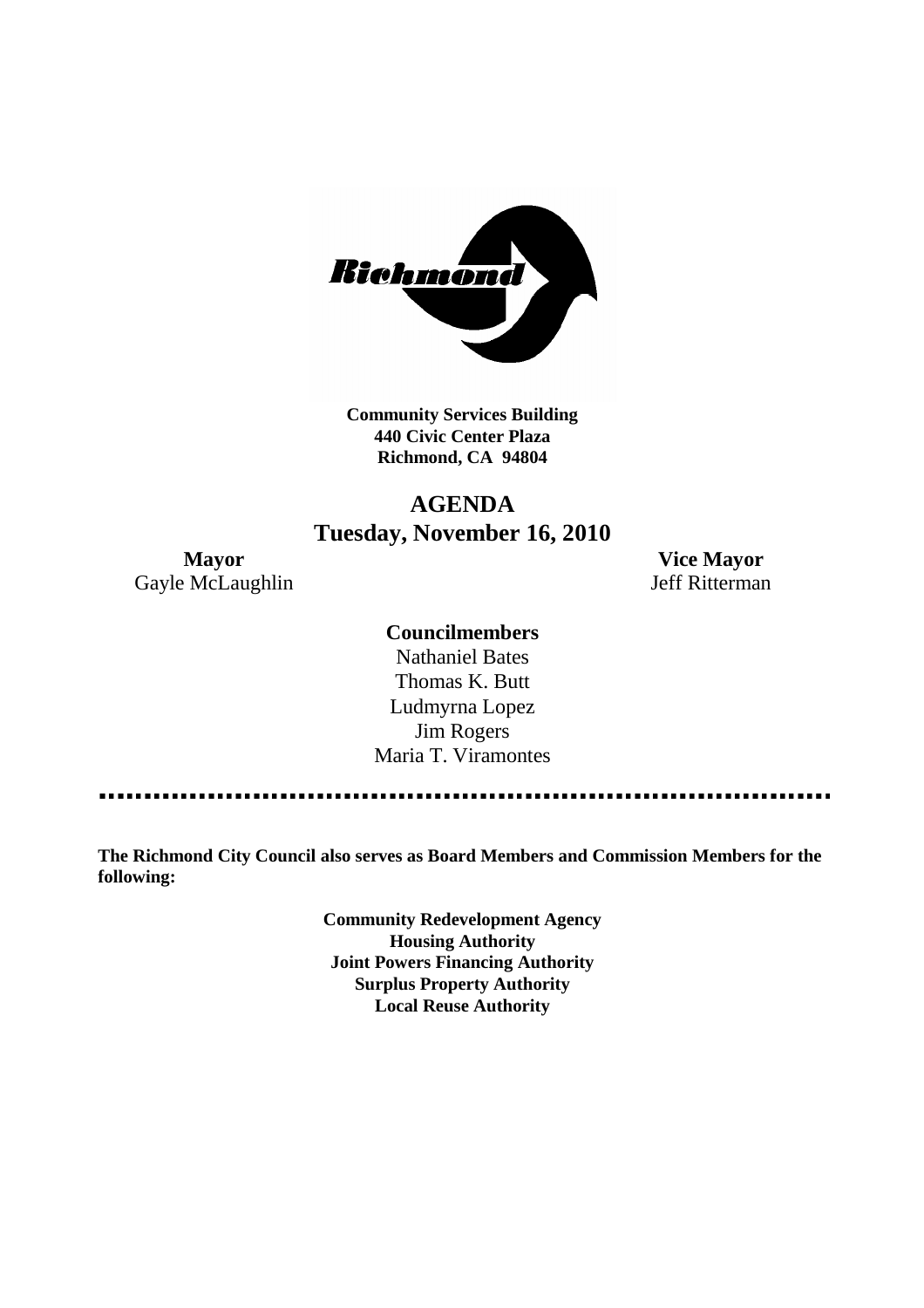# **MEETING PROCEDURES**

The City of Richmond encourages community participation at its City Council meetings and has established procedures that are intended to accommodate public input in a timely and time-sensitive way. As a courtesy to all members of the public who wish to participate in City Council meetings, please observe the following procedures:

**PUBLIC COMMENT ON AGENDA ITEMS:** Anyone who desires to address the City Council on items appearing on the agenda must complete and file a pink speaker's card with the City Clerk **prior** to the City Council's consideration of the item. Once the City Clerk has announced the item and discussion has commenced, no person shall be permitted to speak on the item other than those persons who have submitted their names to the City Clerk. Your name will be called when the item is announced for discussion. **Each speaker will be allowed TWO (2) MINUTES to address the City Council on NON-PUBLIC HEARING items listed on the agenda.**

**OPEN FORUM FOR PUBLIC COMMENT:** Individuals who would like to address the City Council on matters not listed on the agenda or on **Presentations, Proclamations and Commendations, Report from the City Attorney, or Reports of Officers** may do so under Open Forum. All speakers must complete and file a pink speaker's card with the City Clerk **prior** to the commencement of Open Forum. **The amount of time allotted to individual speakers shall be determined based on the number of persons requesting to speak during this item. The time allocation for each speaker will be as follows: 15 or fewer speakers, a maximum of 2 minutes; 16 to 24 speakers, a maximum of 1 and one-half minutes; and 25 or more speakers, a maximum of 1 minute.**

# **SPEAKERS ARE REQUESTED TO OCCUPY THE RESERVED SEATS IN THE FRONT ROW BEHIND THE SPEAKER'S PODIUM AS THEIR NAME IS ANNOUNCED BY THE CITY CLERK.**

**CONSENT CALENDAR:** Consent Calendar items are considered routine and will be enacted, approved or adopted by one motion unless a request for removal for discussion or explanation is received from the audience or the City Council. A member of the audience requesting to remove an item from the Consent Calendar must complete and file a speaker's card with the City Clerk **prior to the City Council's consideration of Agenda Review.** An item removed from the Consent Calendar may be placed anywhere on the agenda following the City Council's agenda review.

*The City Council's adopted Rules of Procedure recognize that debate on policy is healthy; debate on personalities is not. The Chairperson has the right and obligation to cut off discussion that is too personal, too loud, or too crude.*

**\*\*\*\*\*\*\*\*\*\*\*\*\*\*\*\*\*\*\*\*\*\*\*\*\*\*\*\*\*\*\*\*\*\*\*\*\*\*\*\*\*\*\*\*\*\*\*\*\*\*\*\*\*\*\*\*\*\***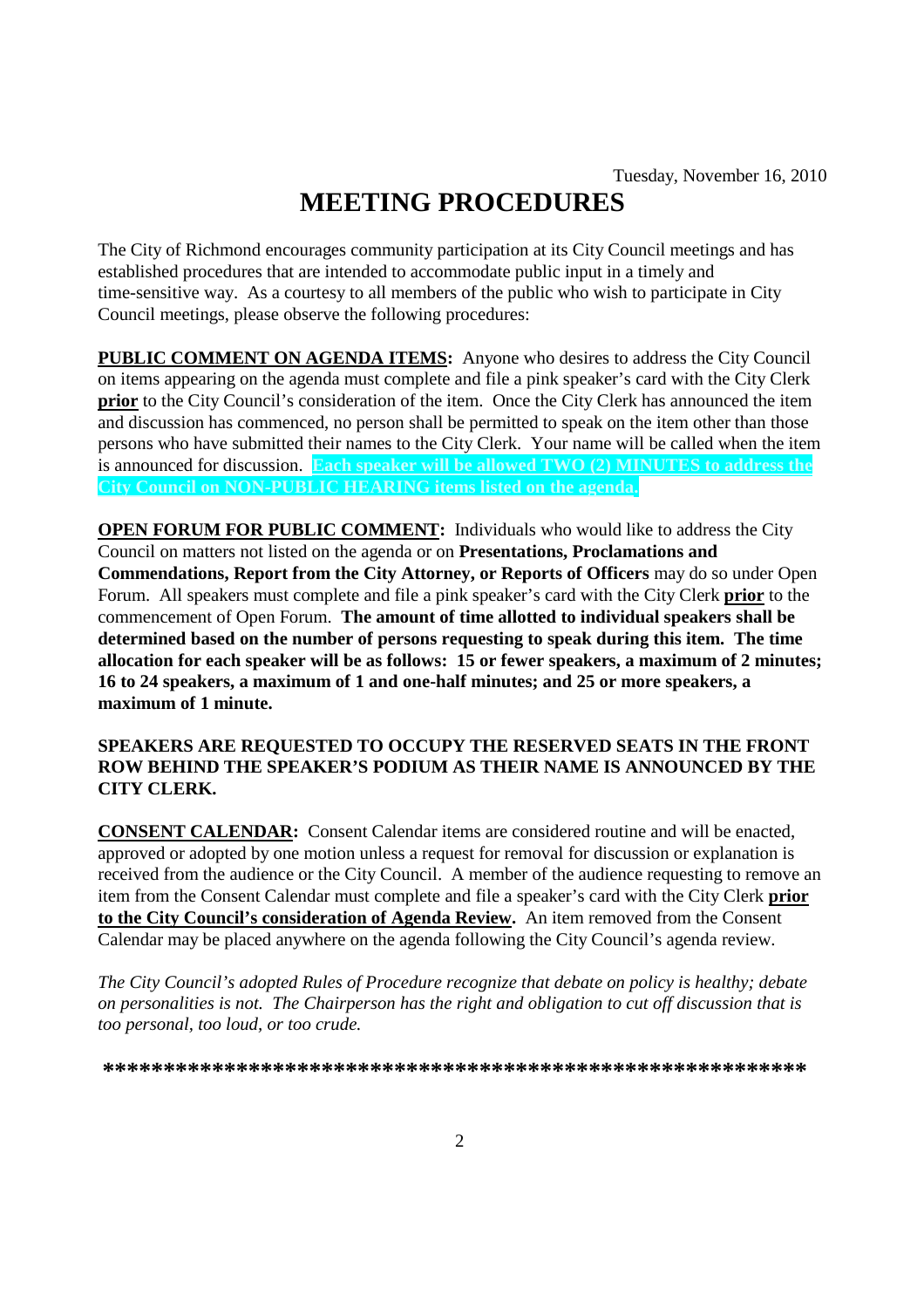Tuesday, November 16, 2010

# **EVENING OPEN SESSION**

5:00 p.m.

# **A. ROLL CALL**

# **B. PUBLIC COMMENT**

# **C. ADJOURN TO CLOSED SESSION**

# **CLOSED SESSION**

Shimada Room of the Community Services Building

# **A. CITY COUNCIL**

**A-1.** CONFERENCE WITH LEGAL COUNSEL - EXISTING LITIGATION (Subdivision [a] of Government Code Section 54956.9):

Vigil vs. City of Richmond

Booker vs. City of Richmond

Jenkins vs. City of Richmond

City of Richmond vs. The Employment Risk Management Authority

**A-2.** CONFERENCE WITH LABOR NEGOTIATORS (Government Code Section 54957.6):

> Unrepresented employee(s): City Manager City Designated Representative: Randy Riddle

**\*\*\*\*\*\*\*\*\*\*\*\*\*\*\*\*\*\*\*\*\*\*\*\*\*\*\*\*\*\*\*\*\*\*\*\*\*\*\*\*\*\*\*\*\*\*\*\*\*\*\*\*\*\*\*\*\*\***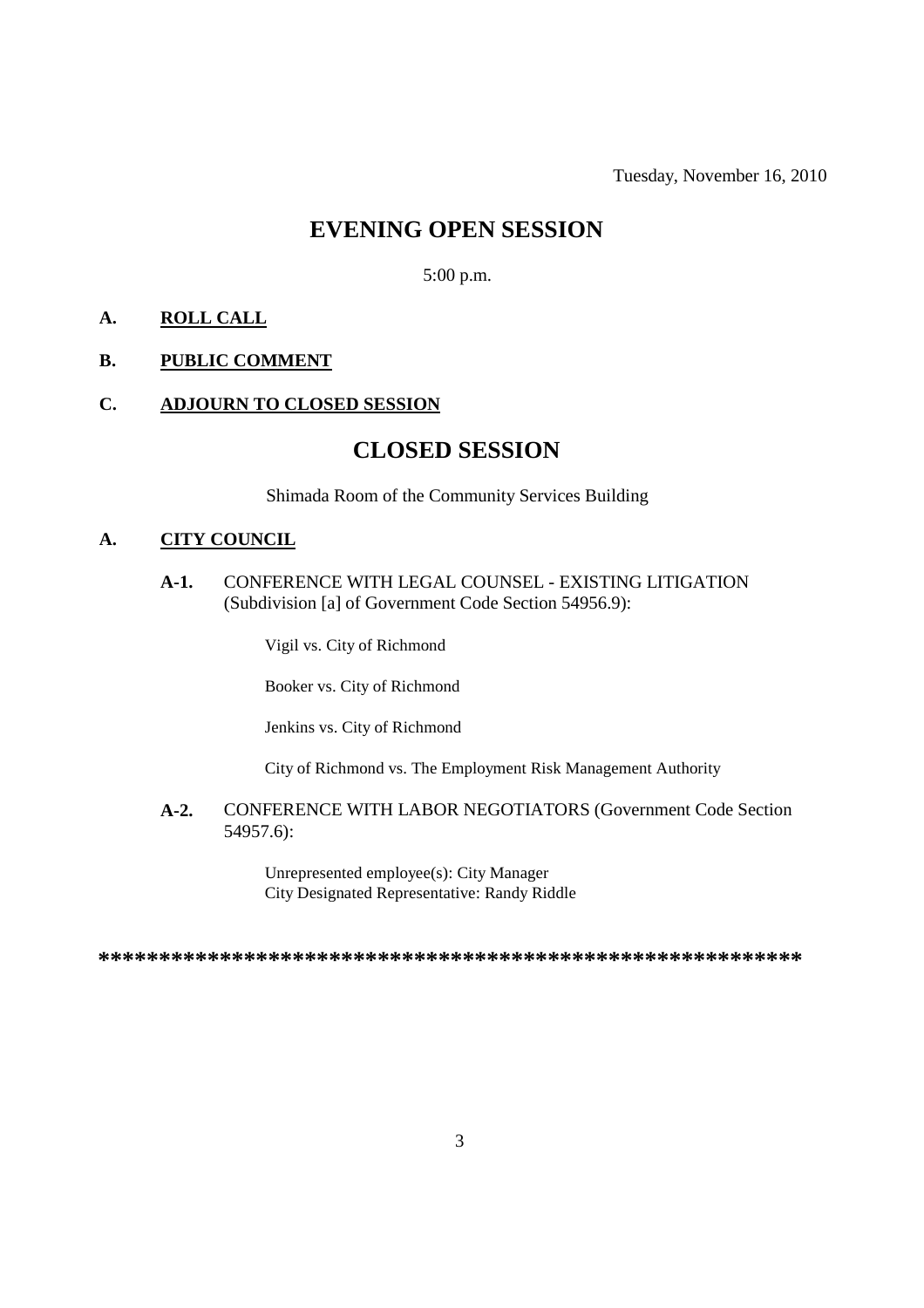# **JOINT MEETING OF THE RICHMOND REDEVELOPMENT AGENCY/RICHMOND CITY COUNCIL**

# 6:30 p.m.

#### **A. PLEDGE TO THE FLAG**

# **B. ROLL CALL**

# **C. STATEMENT OF CONFLICT OF INTEREST**

- **D. OPEN FORUM FOR PUBLIC COMMENT**
- **E. AGENDA REVIEW**

#### **F. PRESENTATIONS, PROCLAMATIONS, AND COMMENDATIONS**

**F-1.** PROCLAMATION recognizing November 12 through 18, 2010, as National Community Foundation Week - Mayor's Office (Mayor McLaughlin 620-6503).

# **G. REPORT FROM THE CITY ATTORNEY OF FINAL DECISIONS MADE AND NON-CONFIDENTIAL DISCUSSIONS HELD DURING CLOSED SESSION**

#### **H. REDEVELOPMENT AGENCY BOARD CONSENT CALENDAR**

**H-1.** APPROVE the minutes for the June 22, 2010, July 6 and 20, 2010, and October 5 and 19, 2010, meetings - City Clerk's Office (Diane Holmes 620-6513).

#### **I. CITY COUNCIL CONSENT CALENDAR**

**I-1.** ADOPT a resolution accepting a grant from the California Emergency Management Agency (Cal-EMA) in the amount of \$228,488 (which includes an in-kind match from the City in the amount of \$57,122) for one full-time sexual assault victims' advocate provided by Community Violence Solutions (CVS) and one full-time domestic violence victims' advocate provided by STAND! Against Domestic Violence, both of whom are to be located at the Richmond Police Department, and partial salary and training costs for Richmond Police Department personnel. This grant is for the period of January 1, 2010, to December 31, 2010 - Police Department (Chief Chris Magnus 621-1802).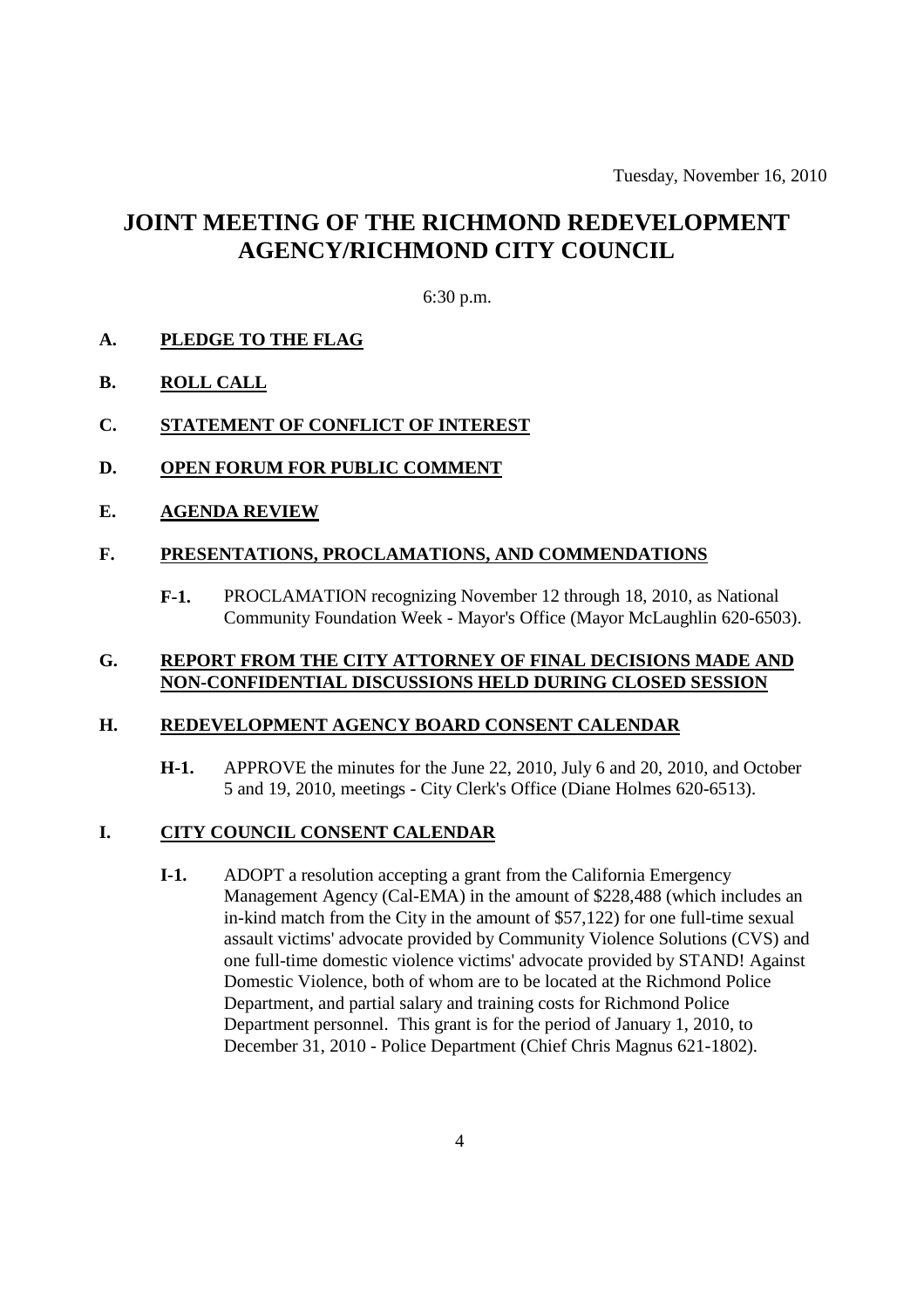- **I-2.** APPROVE the sole source purchase of fire apparatus repair services from Hi-Tech EVS, in an amount not to exceed \$60,000 per fiscal year for a term extending from Fiscal Years 2010-2011 through 2013-2014 - Public Works Department (Yader A. Bermudez 231-3009).
- **I-3.** APPROVE a contract with ABC Security Service, Inc. to provide unarmed security services for the Richmond Public Library in an amount not to exceed \$44,000 for the period beginning July 1, 2010, and ending February 28, 2011 -Library and Cultural Services (Roger Pearson 620-6555).
- **I-4.** APPROVE a contract with the Omega Boys Club (Street Soldiers) to launch the Alive and Free Richmond Program through the Office of Neighborhood Safety's (ONS) California Gang Intervention Program (CalGRIP) in an amount not to exceed \$30,000. The contract term is from November 1, 2010, to March 31, 2011 - Office of Neighborhood Safety (DeVone Boggan 620-5421).
- **I-5.** ADOPT a resolution approving the Office of Neighborhood Safety (ONS) Vendor Services List, generated from the Request for Qualifications (RFQ), for the provision of life skills training and supportive services on an as-needed basis for Fiscal Years July 1, 2010, through June 30, 2013, in an amount not to exceed \$200,000 per vendor per fiscal year (this item was reviewed and recommended for approval by the Finance Committee at its July 16, 2010, meeting) - Office of Neighborhood Safety (DeVone Boggan 620-5421).
- **I-6.** APPROVE a contract with LC Action Police Supply to provide 150 fitted Safariland Second Chance Summit Series Threat Level IIIA ballistic vests in an amount not to exceed \$119,628.75 - Police Department (Chief Chris Magnus 621-1802).
- **I-7.** ADOPT an ordinance (second reading) amending the ordinance regulating Medical Marijuana Collectives adopted on September 21, 2010, to: (1) eliminate the requirement that a Medical Marijuana Collective submit a Determination Letter from the Franchise Tax Board indicating that the Collective is exempt from income taxes; (2) clarify and make technical amendments to that ordinance; and (3) state that collectives operating without a permit as of December 31, 2010, will be ineligible to apply for a permit - City Attorney's Office (Randy Riddle) 620-6509).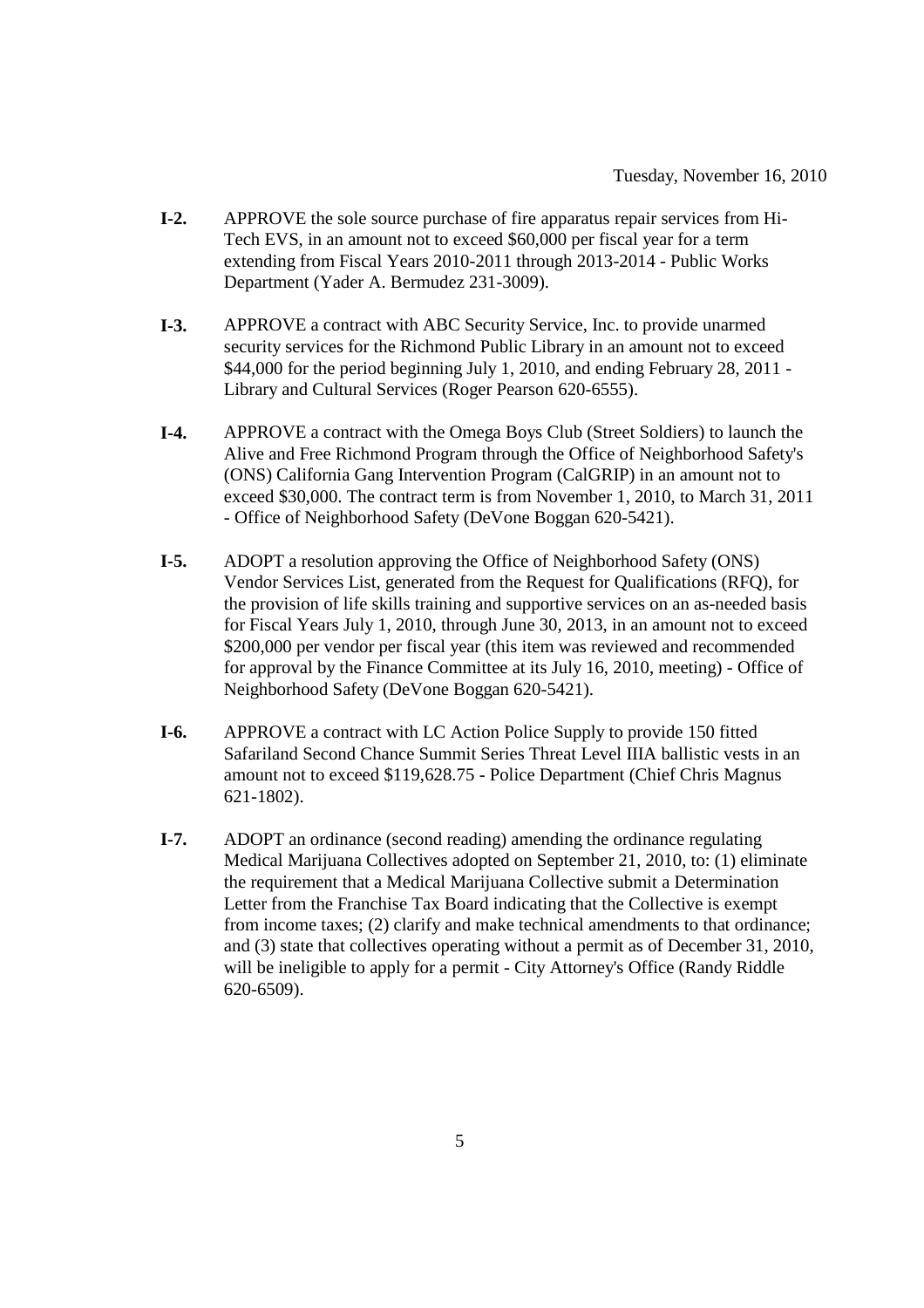- **I-8.** APPROVE an amendment to the contract with The Glen Price Group to develop proposal content, drafts, and attachments necessary to submit final copies of grant applications to various state and federal agencies or other funders by the agreed upon target dates. The contract term will be October 1, 2010, through December 31, 2011. The contract amount will be increased by \$63,000 for a contract amount not to exceed \$72,000 - Employment and Training Department (Sal Vaca 307-8021).
- **I-9.** APPROVE an amendment to the contract with Contra Costa County, Opportunity West to provide additional case management and reporting services for the Workforce Investment Act client enrollments; and assist the Youth Services Division with the coordination of transportation services for client activities. The contract term will be May 4, 2010, through June 30, 2011. The contract amount will be increased by \$12,000 for a contract amount not to exceed \$76,165 - Employment and Training Department (Sal Vaca/Jay Leonhardy 307- 8019).
- **I-10.** APPROVE an amendment to the contract with Brian Liston to supervise tenant improvements at 500 23rd Street, oversee the RichmondBUILD graduates providing the labor for the improvements, and provide instructional services on an as-needed basis. The contract amount would be increased by \$2,000 for a not to exceed amount of \$32,000 - Employment and Training Department (Sal Vaca/Fred Lucero 307-8019).
- **I-11.** ADOPT a resolution authorizing the City of Richmond to continue its participation in the Contra Costa Clean Water program and authorizing the City Manager to execute the Contra Costa Clean Water Program 2010-2025 Agreement - Engineering Services (Edric Kwan/Lynne Scarpa 307-8135).
- **I-12.** APPROVE a professional services contract with DCMI to provide design review services for the Atlas Road Bridge Project in an amount not to exceed \$13,900 - Engineering Services (Edric Kwan 621-1825).
- **I-13.** ADOPT an ordinance (second reading) amending Richmond Municipal Code Chapter 6.06 to require evaluation for historical significance prior to demolition of a structure more than 50 years old and changing the name of the Historic Preservation Advisory Committee to the Historic Preservation Commission. This ordinance was introduced (first reading) at the October 19, 2010, City Council meeting - Mayor McLaughlin and Councilmembers Butt and Rogers (620-6503/6581).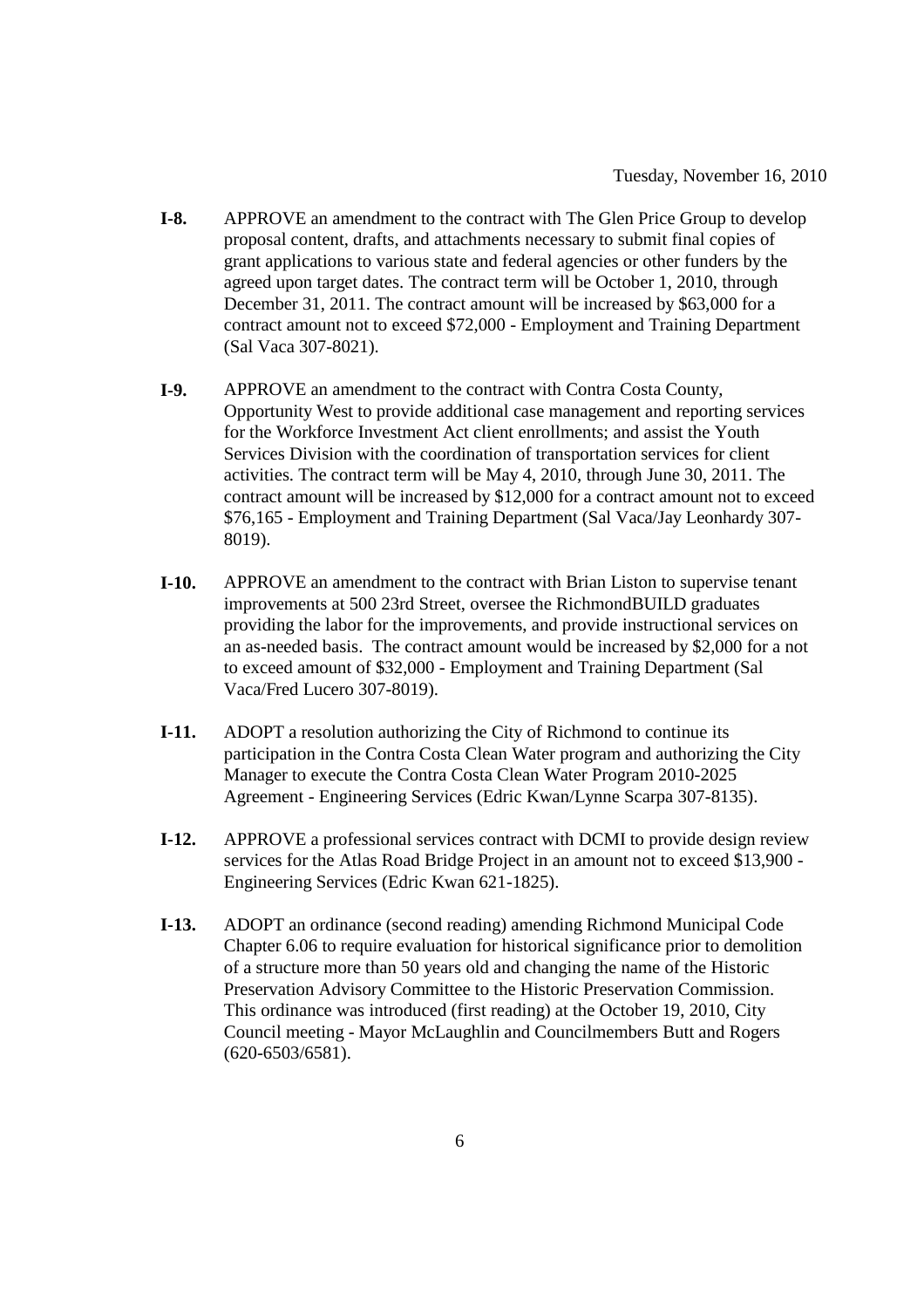- **I-14.** INTRODUCE an ordinance (first reading) amending the wages, salary, and compensation for the classification of Code Enforcement Manager (Salary Range No. 069E: \$8,556 - \$10,400/month) - Human Resources Management Department (Leslie Knight 620-6600).
- **I-15.** APPROVE the minutes for the July 6, 2010, September 28, 2010, and October 5, 19, and 26, 2010, meetings - City Clerk's Office (Diane Holmes 620-6513).
- **I-16.** APPROVE the following appointments and re-appointments: Commission on Aging: Dolores Johnson (filling unexpired term of David Rohrer, who resigned), term expiring May 19, 2011; Bettye Randle, term expiring May 19, 2012; Arts and Culture Commission: Andrew Ting, term expiring January 31, 2015; Historic Preservation Advisory Committee: Donald Bastin, Incumbent, term expiring December 2, 2012; Richard Borjes, Incumbent, term expiring July 31, 2012; Recreation and Parks Commission: Diego Garcia, Incumbent, term expiring October 26, 2013; Connie Portero, Incumbent, term expiring October 26, 2013; Vorriece Anthony Cooper, term expiring October 26, 2013 - Mayor's Office (Mayor McLaughlin 620-6503).
- **I-17.** ADOPT a resolution approving the forms of, and authorizing the execution and delivery of, a lease purchase agreement and a purchase contract relating to the issuance of Qualified Energy Conservation Bonds (QECBs) to finance energy efficiency improvements at city facilities - Finance Department (James Goins 620-6740).
- **I-18.** APPROVE an agreement with Portland State University (PSU), AUTHORIZE the Library and Cultural Services Director to accept the Broadband Technology Opportunity Program (BTOP) grant in the amount of \$396,659, and APPROVE an amendment to the FY 2010-2011 operating budget to increase library fund revenue and expenditures in the amount of \$396,659 for the purpose of providing computer literacy and expanded internet access to Richmond residents - Library and Cultural Services (Roger Pearson 620-6555).
- **I-19.** APPROVE the use of the National Joint Powers Association (NJPA) Office Supply contract with Staples Contract and Commercial, Inc. and the US Communities Contract with Radstons Office Supply in an amount not to exceed \$450,000 per year for the two vendors for a period of three-years - Finance Department (James Goins/Ofelia Alvarez 620-6740).